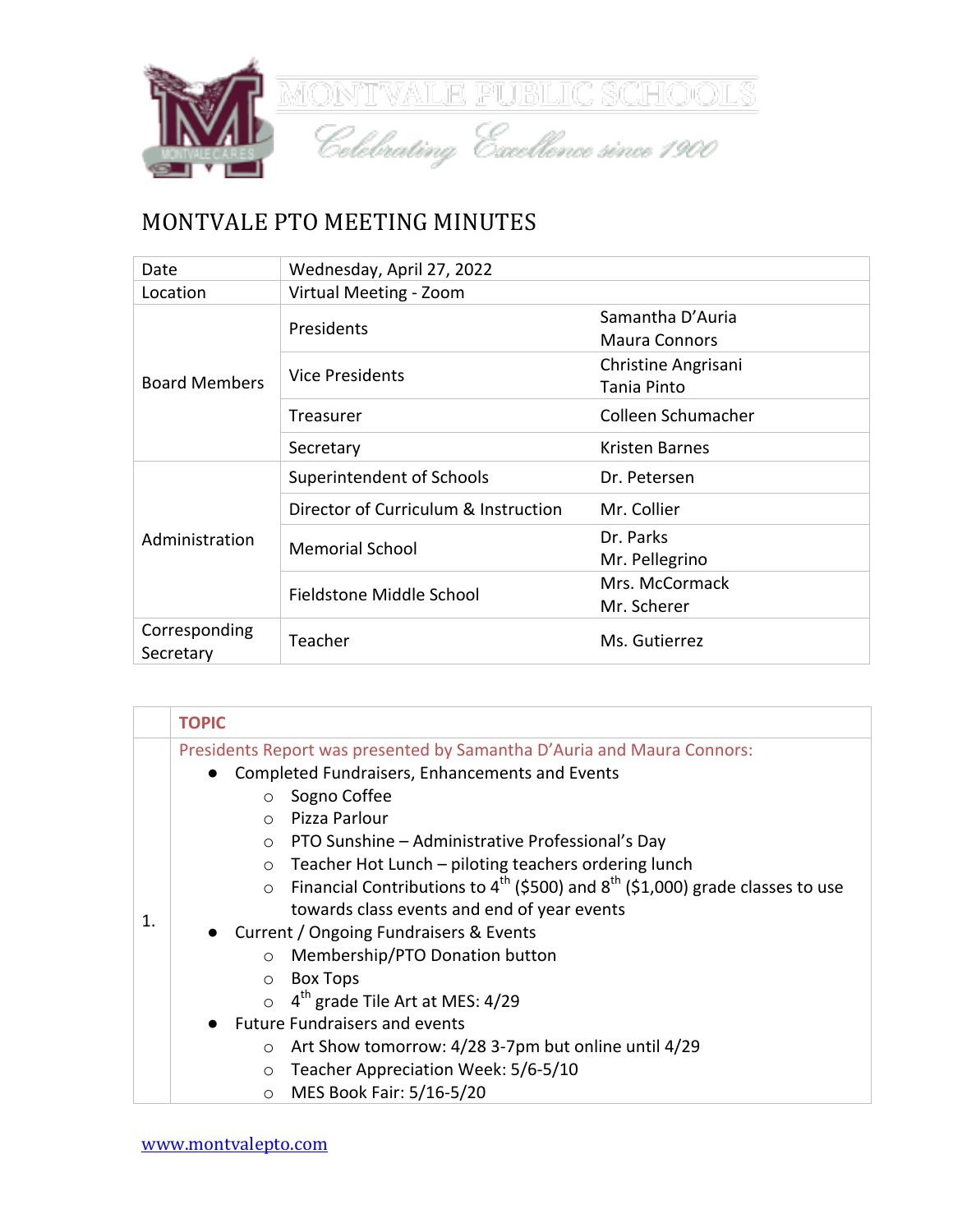## MONTVALE PTO MEETING

|    | International Day: 5/26<br>$\circ$<br>$\circ$ 8 <sup>th</sup> grade update<br>$\circ$ FMS Spring Fling: 6/3<br>Planning starting for the return of Fieldstone Fun Friday's<br>$\circ$<br>Hot Lunch Survey<br>$\circ$ |  |  |
|----|----------------------------------------------------------------------------------------------------------------------------------------------------------------------------------------------------------------------|--|--|
|    | June 8 final PTO meeting                                                                                                                                                                                             |  |  |
|    |                                                                                                                                                                                                                      |  |  |
|    | VP Report presented by Tania Pinto and Christine Angrisani:<br>Volunteer information                                                                                                                                 |  |  |
|    |                                                                                                                                                                                                                      |  |  |
|    | Please reach out to volunteer: email pto, opportunities posted on the<br>$\circ$                                                                                                                                     |  |  |
|    | website, ask class parents                                                                                                                                                                                           |  |  |
|    | In order to volunteer and order hot lunch, need to be a PTO member<br>$\circ$                                                                                                                                        |  |  |
|    | If you were a class parent this year will not be volunteering next year,<br>$\circ$                                                                                                                                  |  |  |
|    | please go on website and uncheck your name                                                                                                                                                                           |  |  |
|    | Treasurer's Report presented by Colleen Schumacher:                                                                                                                                                                  |  |  |
| 3. | Sogno Coffee: \$150                                                                                                                                                                                                  |  |  |
|    |                                                                                                                                                                                                                      |  |  |
|    | The Administrators provided the following updates:                                                                                                                                                                   |  |  |
|    | Mr. Pellegrino                                                                                                                                                                                                       |  |  |
|    | In-person Art Show: 4/28 but open until 4/30<br>٠                                                                                                                                                                    |  |  |
|    | Chorus concert: 5/5<br>٠                                                                                                                                                                                             |  |  |
|    | Mother's Day Tea (1 <sup>st</sup> graders): 5/5 and 5/6<br>$\bullet$                                                                                                                                                 |  |  |
|    | NJSLA ( $3^{rd}$ and $4^{th}$ grade): week of 5/9<br>$\bullet$                                                                                                                                                       |  |  |
|    | Book Fair: 5/16<br>$\bullet$                                                                                                                                                                                         |  |  |
|    | Kindergarten Orientation: 5/19<br>٠                                                                                                                                                                                  |  |  |
|    | International Day: 5/26<br>$\bullet$                                                                                                                                                                                 |  |  |
|    | Character Ed Day: 6/13<br>$\bullet$                                                                                                                                                                                  |  |  |
|    | 4 <sup>th</sup> Grade Picnic: 6/17<br>$\bullet$                                                                                                                                                                      |  |  |
|    | Summer Learning Program taking places again                                                                                                                                                                          |  |  |
| 4. | Ms. McCormack                                                                                                                                                                                                        |  |  |
|    | Little Mermaid show: 5/13 and 5/14                                                                                                                                                                                   |  |  |
|    | State testing is back                                                                                                                                                                                                |  |  |
|    | Spring concert: 5/29                                                                                                                                                                                                 |  |  |
|    | 6 Flags trip for chorus and band                                                                                                                                                                                     |  |  |
|    | Field Day: 6/2                                                                                                                                                                                                       |  |  |
|    | Parent/Teacher Conferences: 6/2                                                                                                                                                                                      |  |  |
|    | Spring Fling: 6/3                                                                                                                                                                                                    |  |  |
|    | 8 <sup>th</sup> grade activities                                                                                                                                                                                     |  |  |
|    | Philadelphia trip: 6/9<br>$\circ$                                                                                                                                                                                    |  |  |
|    | 8 <sup>th</sup> grade dance: 6/15<br>$\circ$                                                                                                                                                                         |  |  |
|    | $8th$ grade BBQ: 6/16<br>$\circ$                                                                                                                                                                                     |  |  |
|    | Graduation: 6/20<br>O                                                                                                                                                                                                |  |  |
|    |                                                                                                                                                                                                                      |  |  |